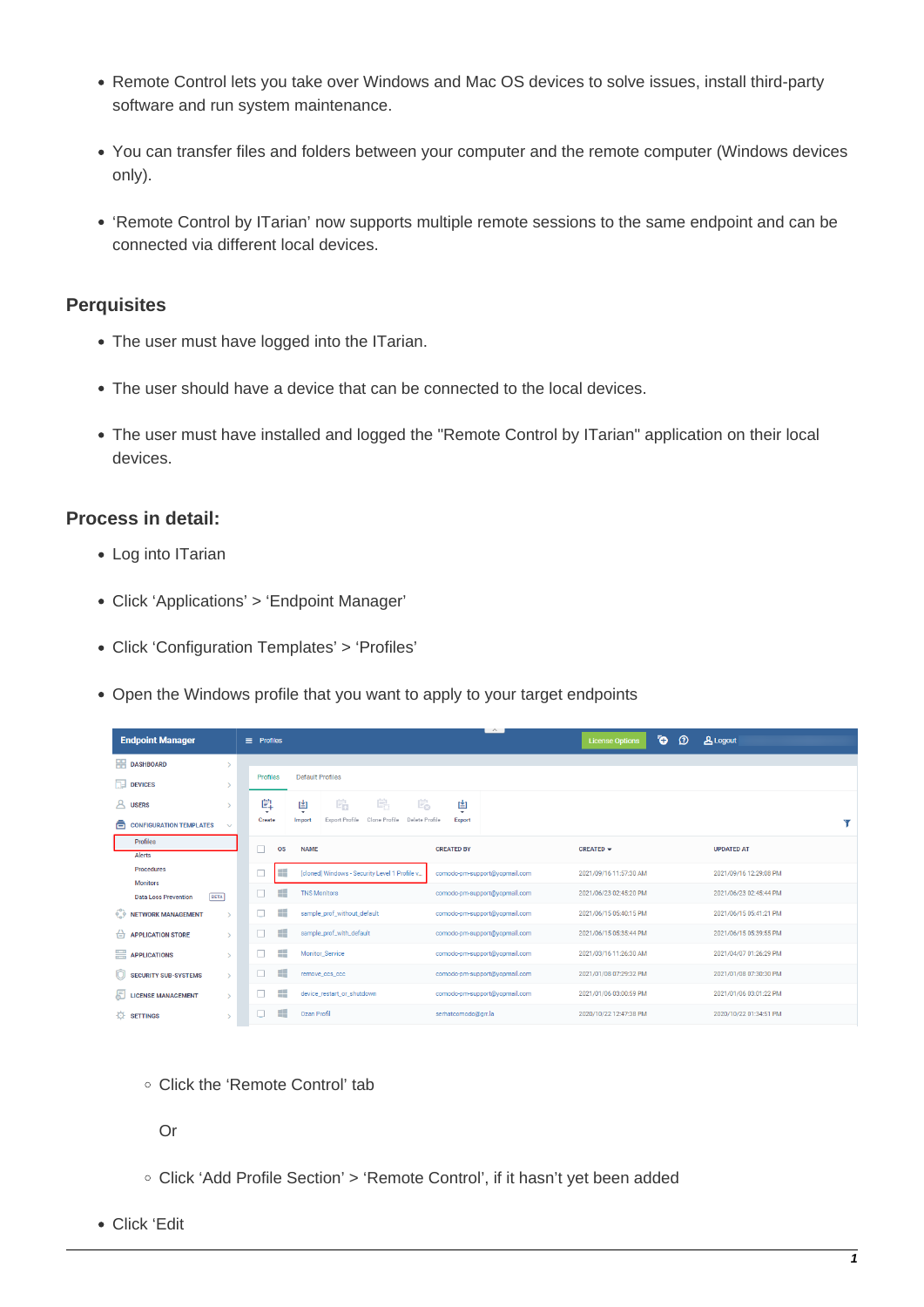There are two tabs, 'Device Takeover' and 'File Transfer'. These two are independent of each other. You can disable device takeover and still enable file transfer operations.

- Enable Device Takeover gives you full control of the remote device'.?Use the On/Off button to enable the device to take over the session
- Refer to this wiki<https://wiki.itarian.com/frontend/web/topic/how-to-set-up-remote-control-for-end-user> to configure the settings of 'Remote Control'

## **Profile Configuration for Remote Control**

These options let you configure the protocol used for the remote session. These settings will apply to Remote Control version 6.17 and above.

You can also specify custom ports to be used by the protocol for an additional layer of safety. This allows you to keep only the specified ports open and block other ports for security.

|                               | <b>Protocol Options</b>                                                                                                              |  |  |  |
|-------------------------------|--------------------------------------------------------------------------------------------------------------------------------------|--|--|--|
|                               | Ports that will be applied are UDP ports only, please make sure your firewall<br>configurations are compatible with the UDP settings |  |  |  |
|                               | Use WebRTC <b>A</b> CC 6.17+                                                                                                         |  |  |  |
|                               | Allow multiple connections CC 6.42+                                                                                                  |  |  |  |
|                               | Set at least 1 port                                                                                                                  |  |  |  |
|                               | Default<br>$\checkmark$<br>Port(s)                                                                                                   |  |  |  |
|                               | WinXP: 1025 - 5000 range by default<br>Win7+: 49152 - 65535 range by default                                                         |  |  |  |
| Use Chromoting CC 6.17+<br>o. |                                                                                                                                      |  |  |  |
|                               | Set at least 4 ports                                                                                                                 |  |  |  |
|                               | Default<br>$\mathbf{v}$<br><b>Ports</b>                                                                                              |  |  |  |
|                               | 49152 - 65535 range by default                                                                                                       |  |  |  |
|                               |                                                                                                                                      |  |  |  |

- **Use WebRTC**  RC will use WebRTC protocol to connect to the device. This option is mandatory and cannot be deselected.
- **Allow multiple connections** The user should enable the "Allow multiple connections" option to allow access to multiple remote sessions for the same endpoint
	- Clicking on this option allows you to connect multiple remote sessions to the same endpoint.
	- **Ports** Select the port type to be used by WebRTC protocol and specify the ports. The available options are:
		- **Custom Range** This allows you to specify a port range to be used by WebRTC

 $\pmb{\times}$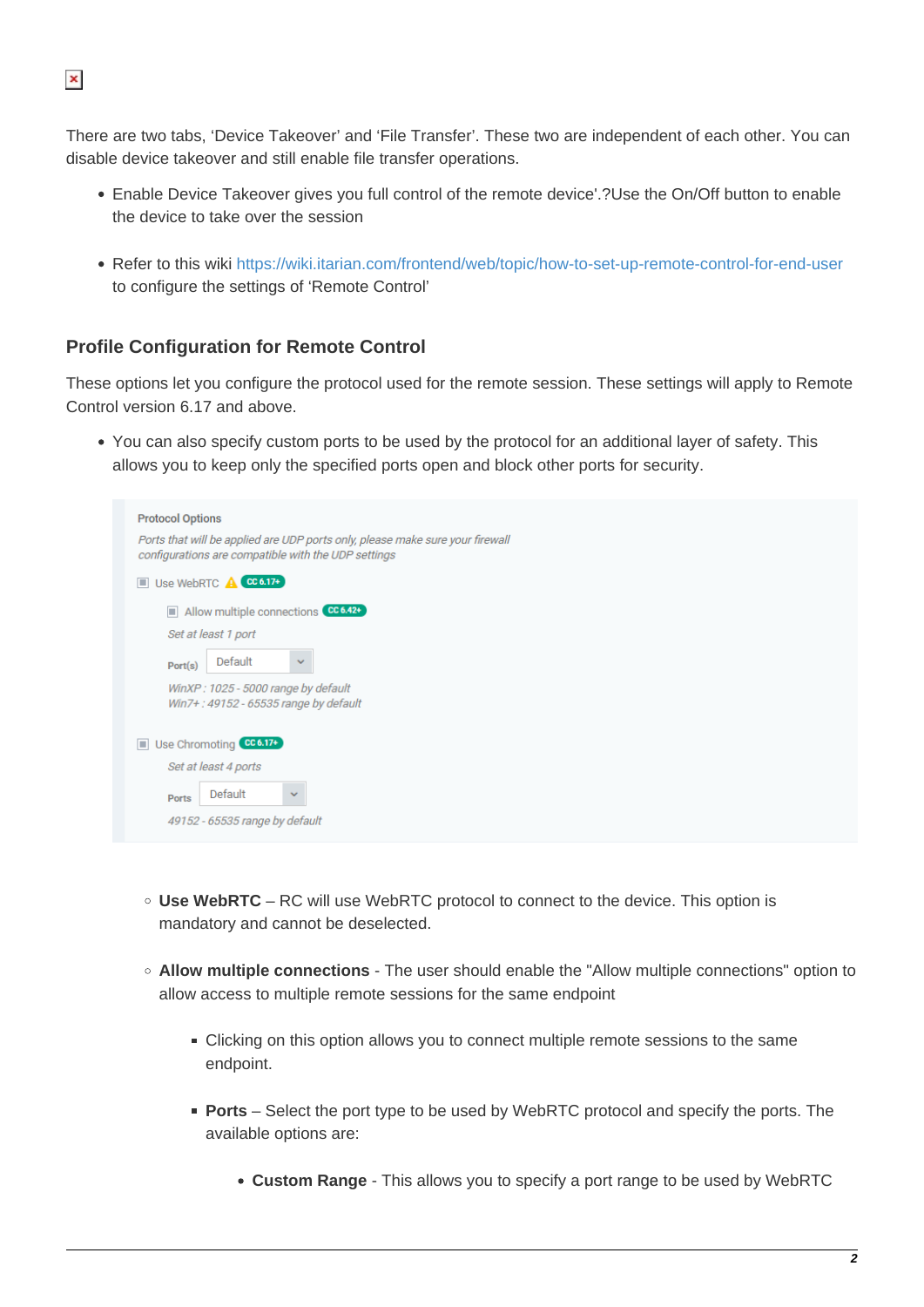- **Custom** This allows you to specify a single custom port to be used by WebRTC
- **Default** WebRTC will use port range 1025 5000 for Windows XP and port range 49152 – 65535 for Windows 7 and later versions
- **Use Chromoting** Chromoting provides a better quality of remote control and experience and is supported only by Windows 7 and later
	- If selected, RC uses Chromoting to connecting to devices Windows 7 and later and use WebRTC for Windows XP devices.
	- If not selected, RC will use only WebRTC to connect to devices with any Windows version.
- **Ports** Select the port type to be used by Chromoting protocol and specify the ports. The available options are:
	- **Default**  Chromoting will use the port range 49152 65535
	- **Custom Range** This allows you to specify a port range to be used by Chromoting. Enter a range covering at least 4 ports
- Click 'Save' to apply your changes to the profile.

## **Log in and take control of multiple sessions in Remote Control**

After configuring the settings, open the 'Remote Control by ITarian' application on your local devices.

- You can download the tool from the ITarian interface at 'Tools' > 'Remote Control'
- Open the Remote Control tool on your PC/laptop
- Log in to the Remote Control application with your username and password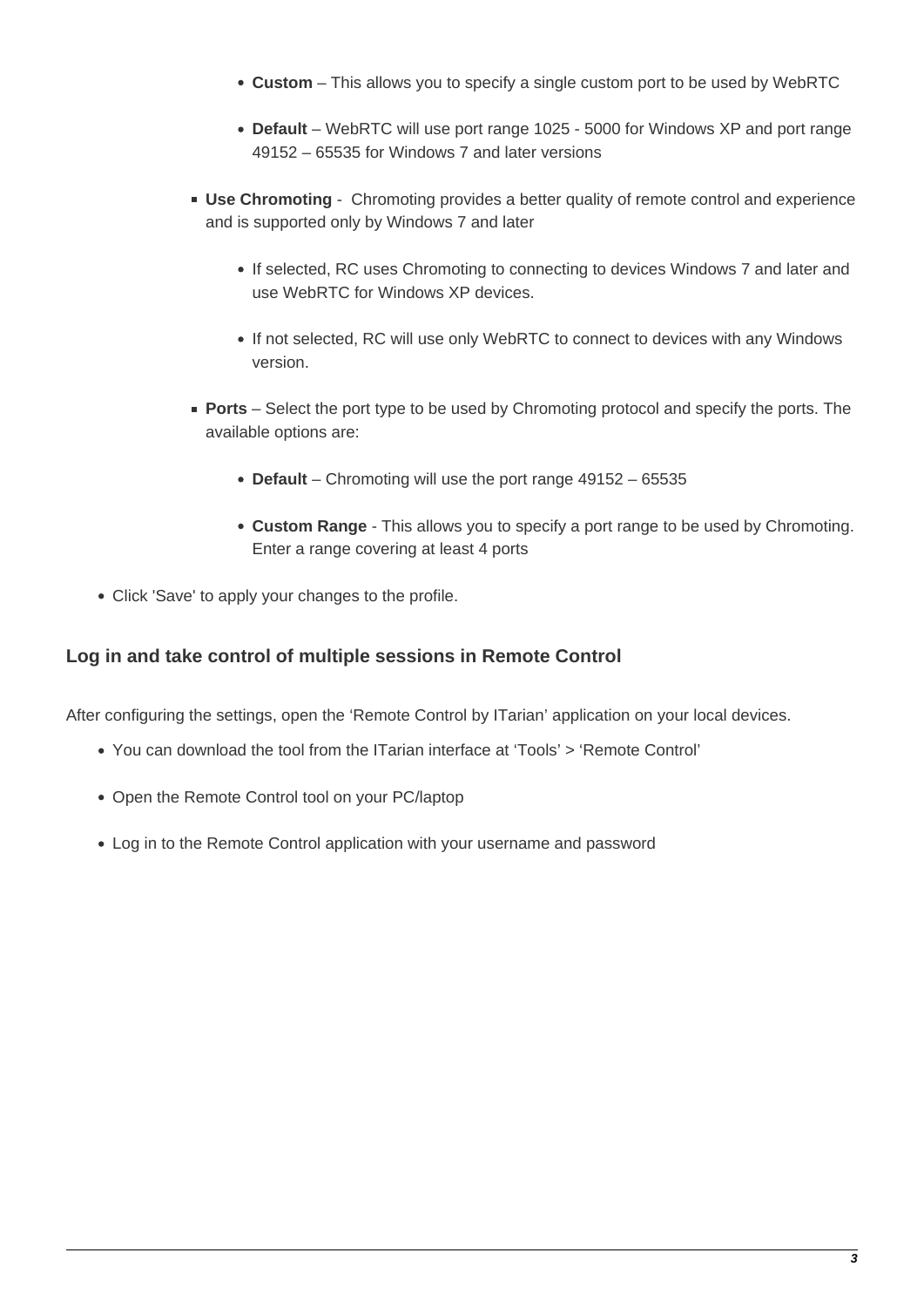| Remote Control by ITarian |                          | α                       | $\times$ |
|---------------------------|--------------------------|-------------------------|----------|
| $\mathbf{P}$              | <b>ITarian</b>           | <b>Endpoint Manager</b> |          |
|                           | E-mail                   |                         |          |
|                           | Password                 |                         |          |
|                           | <b><i>O</i></b> Europe - |                         |          |
|                           | Sign In                  | Stay signed in          |          |
|                           | Forgot Password?         |                         |          |
|                           |                          |                         |          |
|                           |                          |                         |          |

- Click 'Sign-in
- If 'Two-Factor Authentication' is enabled for your account, then you have to enter the authentication code generated in the 'Google Authenticator' app on your mobile device.

After login, You can view the list of enrolled Windows devices here.

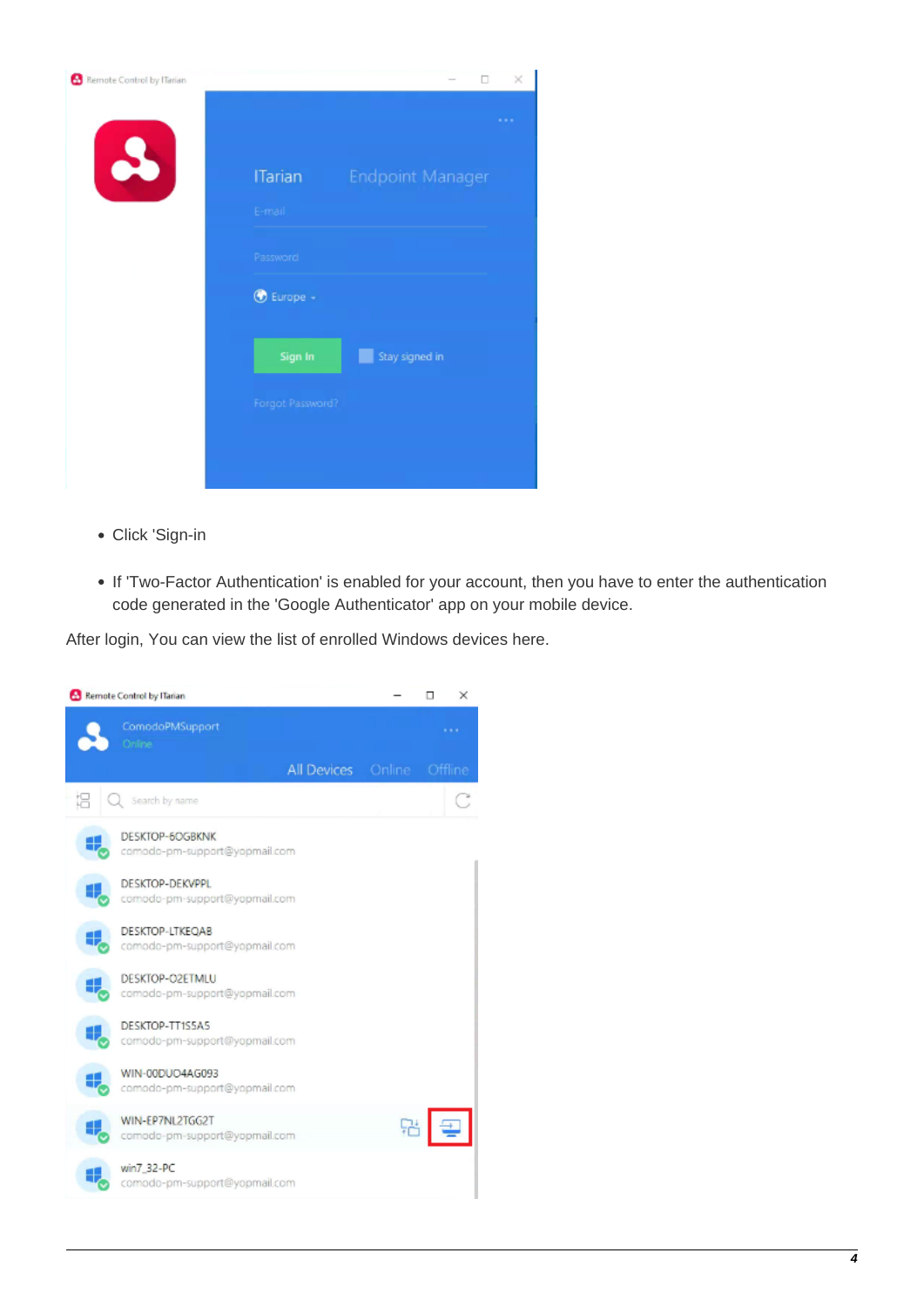- Move your mouse over the device you want to control then click the 'desktop take over' icon on the right:
- Select the device where the corresponding profile is applied and click the 'Start takeover Session' button on the first device.
- The system launches the first device take-over session. The user can view and control the remote device screen from the first device.



The user browses the device to which the corresponding profile is applied and clicks on the "Start Takeover Session" button on the second device.

 $\pmb{\times}$ 

The system launches the second device's take-over session. The user can now view the screen of the remote device from both of their local devices.